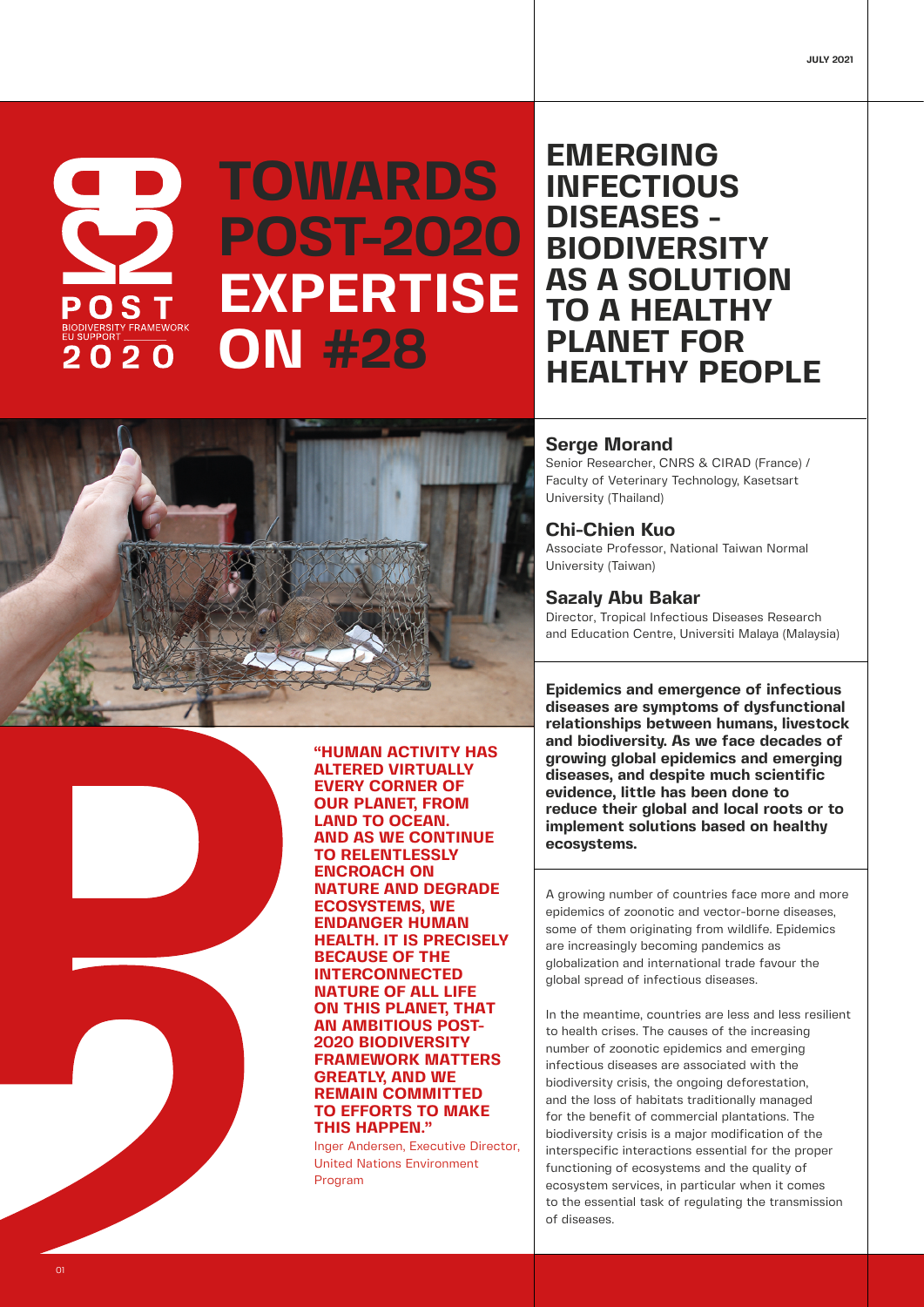### **1. ARE PANDEMICS RELATED TO BIODIVERSITY LOSS?**

#### **A GREAT ACCELERATION OF EPIDEMICS LINKED TO LIVESTOCK EXPANSION**

The increasing number of zoonotic epidemics recorded in recent decades is correlated with the biodiversity crisis worldwide. The temporal analysis of global data shows that the increase in livestock is a major cause of both the decline in biodiversity and the increase in epidemics <sup>1</sup>. From 1960 to 2016, the number of cattle heads increased by 60% to reach 1.6 billion. At the same time, the number of pigs increased by 200% to 1.5 billion), and the number of chickens by 320 % to 22 billion). The biomass of livestock today is greater than that of all humans, and there is more poultry than all wild birds combined.

The growing importance of livestock on the planet is threatening biodiversity  $2$ . The livestock expansion in places rich in biodiversity creates new interfaces and proximities with wildlife favouring spillover of potential pathogens hosted in wildlife reservoirs. In combination with habitat degradation, the expansion of livestock expansion is increasingly endangering human and animal health.

#### **A GREAT ACCELERATION OF EPIDEMICS LINKED TO DEFORESTATION AND EXPANSION OF COMMERCIAL PLANTATIONS**

Along with the conversion of traditionally managed habitats into commercial plantations through unsustainable reforestation, deforestation is a major cause of biodiversity loss and has major consequences on human health <sup>3</sup>. The global increase in outbreaks of zoonotic and vector-borne diseases from 1990 to 2016 appears to be linked with deforestation, mostly in tropical countries, and with afforestation and tree plantations, mostly in temperate countries. Outbreaks of vector-borne diseases are likely associated with the expansion of palm oil plantations.

The degradation and simplification of habitats through intensive agriculture and animal husbandry have major consequences on ecosystem functions and ecological regulations. Defaunation associated with habitat degradation is characterized by the loss of predators and competitors of reservoir animals and vectors. Relaxing ecological regulations of reservoirs and vectors ultimately favours the spillover of potential pathogens circulating in reservoirs to domestic animals and humans.

The ecosystem service regulating disease transmission is neutralized. The loss of biodiversity in degraded and simplified habitats decreases their ecological resilience as well as their resilience to epidemics.

A growing body of scientific evidence suggests that climate change is already driving some diseases to higher latitudes and/or higher altitudes. Such effects will likely accelerate in the near future as global warming continues, as recently summarized by the 2020 report of The Lancet Countdown on health and climate change 4. The burden of climate change is expected to contribute to 37% of the total number of human years lost



#### **A GLOBAL EXPANSION OF EPIDEMICS LINKED TO THE GLOBALIZATION OF TRAVELS AND GOODS**

More epidemics of zoonotic and vector-borne diseases are occurring. Some of them originate from wildlife, and they affect a growing number of countries. Epidemics are increasingly becoming pandemics. Globalization and international trade favour the global spread of infectious diseases, making countries less and less resilient to health crises.

The great acceleration of epidemics is a consequence of the great acceleration of trade and travels. Since the year 1960, the number of air transport passengers has increased by 1,300%, from 500 million passengers transported in 1960 to more than 4 billion passengers in 2019 (before its dramatic collapse in 2020). Similar dramatic increases are noted for air freight or shipping containers. However, disease emergence takes place in an ecological, social, and economic context, which requires a thorough understanding of the local conditions involved in its interspecific transmission.

In the case of Covid-19, it was probably a spillover of a bat coronavirus to a potential intermediate host, followed by an expanding human-tohuman transmission. In other words, it requires understanding how a virus that circulated quietly in bat populations somewhere in Asia could end up spreading a few months later to all human populations.

#### **"HUMAN ACTIVITIES SUCH AS INTENSIVE DEFORESTATION OR WILDLIFE TRADE HAVE AN IMPACT ON THE HEALTH AND BALANCE OF ECOSYSTEMS. CONSIDERING THAT COVID-19 HAS POSSIBLY ORIGINATED FROM WILDLIFE, IT IS CRUCIAL TO ADDRESS THE RISK OF SPILLOVER EVENTS AT THE HUMAN-LIVESTOCK-ECOSYSTEMS INTERFACE, WHILST PRESERVING WELFARE AND BIODIVERSITY."**

Monique Eloit, Director General, World Organisation for Animal Health (OIE)

#### **CLIMATE CHANGE AND EXTREME EVENTS EXACERBATE RISKS OF ZOONOTIC DISEASES**

#### **JULY 2021 TOWARDS POST-2020 — EXPERTISE ON #28 JULY 2021 JULY 2021**

#### (expressed by the disability-adjusted-life-years or DALY) arising from human infectious diseases. Most infectious diseases are climate-sensitive with rainfall and temperature as primary drivers <sup>5</sup> Importantly, zoonotic diseases are more climate sensitive than human- or animal-only infectious diseases, suggesting that climate change will exacerbate risks of zoonotic and vector-borne diseases.

<sup>5</sup> McIntyre K.M. et al. Systematic assessment of the climate sensitivity of important human and domestic animals pathogens in Europe. Scientific Reports 7: 7134 (2017).

<sup>6</sup> Alliance for Tropical Forests **Conservation** https://cutt.ly/gn3RYZD

#### **THE LESSONS OF COVID-19 AND THE FAILURE OF PREDICTION AND PREPAREDNESS**

A major pandemic was foreseeable. The World Health Organization (WHO) called it "disease X" and has listed several potential infectious agents such as influenza viruses and coronaviruses. Important programs, with considerable resources, have been put in place to forecast, prevent, and prepare. However, the current pandemic cruelly highlights the failure of preparedness strategies and forecasts for the current epidemic.

A similar failure has already been noted with the Ebola outbreak in West Africa and even for the swine flu (H1N1) that emerged from a mega pig farm in North America. Preparedness through bio-surveillance and biosecurity measures or by cataloguing all the viruses of wild animals, while important, are clearly not enough to prevent the emergence of zoonoses or to reduce the conditions favourable to pandemics. We need to better identify the socio-ecological conditions that favour the local emergence of infectious disease and that enhance their global transmission. Importantly, we need to act by preventing habitat destruction, intensive farming practices, forest conversation and reducing wildlife trade.

### **2. DOES INTERNATIONAL OR NATIONAL GOVERNANCE MATTER?**

#### **NEGATIVELY?**

Improved policy instruments are needed to biodiversity loss, including better preservation of native forests and better management of afforestation through ecological principles to increase their contribution not only to biodiv or carbon sequestration but to local livelihod and health. Improving the management of present areas in order to avoid their fragmentation, the construction of roads or mining projects reduce contact between wildlife, livestock and humans and spillover of pathogens. Internat governance of forests and their contribution the health of the planet and populations sho implemented <sup>6</sup>.

Wildlife trade should be prohibited when it endangers species or when wildlife impoverishment affects local livelihoods. In addition, there is no international organization specifically responsible for wildlife health that can monitor the emergence of wildlife diseases, but that could help implement sanitary measures in wet markets, wildlife farms and transnational customs controls.

Globalization and integration into the WTO's open market for agriculture have major consequences for forests, traditionally managed agricultural lands, commercial plantations, but also the expansion of livestock. Solutions to avoid global risks to the environment and health depend on several country-specific factors, namely the growth of human pressures on habitats, unsustainable food production, and changes in eating habits.

#### **POSITIVELY**

Since 2008, the "One Health" approach supported by the tripartite agreement WHO - OIE (World Organisation for Animal Health) - FAO (Food and Agriculture Organisation of the United Nations) has attempted to address threats related to zoonotic diseases. Yet, an essential pillar supporting the environmental dimension, such as biodiversity, which contributes to health, is missing.

**"JANUARY'S ONE PLANET SUMMIT SAW WORLD LEADERS HIGHLIGHT THE DESTRUCTION OF NATURE AS INCREASING THE RISK OF FUTURE PANDEMICS, AND THE LAUNCH OF THE PREZODE INITIATIVE, THE FIRST GLOBAL INITIATIVE TO HELP PREVENT THE NEXT PANDEMIC THROUGH COLLABORATIVE RESEARCH AND REDUCING PRESSURES ON BIODIVERSITY … LET US SET IN MOTION THE POLITICAL MOMENTUM NEEDED TO DEVELOP A ROBUST AND AMBITIOUS POST-2020 GLOBAL BIODIVERSITY FRAMEWORK."**

Elizabeth Maruma Mrema, Executive Secretary, Convention on Biological Diversity

| halt     |
|----------|
| on       |
| F        |
| tο       |
| versity  |
| ods      |
| reserved |
| through  |
| s should |
| and      |
| ional:   |
| ns to    |
| puld be  |
|          |

The United Nations Environment Program (UNEP), the world's leading authority on the environment, has joined three international organizations to improve the One Health approach. UNEP hosts many multilateral environmental agreements (MEAs), such as the Convention on International Trade in Endangered Species of Wild Fauna and Flora (CITES), the Convention on Biological Diversity (CBD), the Convention on Migratory Species and the United Nations Convention to Combat Desertification (UNCCD). Through its mandate of international environmental governance, UNEP appears to be able to anchor a new approach to the challenges of a healthy planet for all. SMART measures and actions can be implemented in a transformative way under the One Health umbrella.



Field work team investigating rodent-borne diseases in Cambodia. © Serge Morand

Morand S. Emerging disease livestock expansion and biodiversity loss are positively related at global scale. Biological Conservation 248: 108707  $(2020)$ 

Deforestation Mondolkiri Cambodia. © Serge Morand

2 Bar-On Y.M., Phillips R., Milo R. The biomass distribution on Earth. Proceedings of the National Academy of Sciences 115: 6506-6511 (2018)

3 Morand S., Lajaunie C. Outbreaks of vector-borne and zoonotic diseases are associated with changes in forest cover and oil palm expansion at global scale. Frontiers Veterinary Parasitology 24: 661063 (2021).

4 Watts N. et al. The 2020 report of The Lancet Countdown on health and climate change: responding to converging crises. Lancet 397:129-170 (2021).